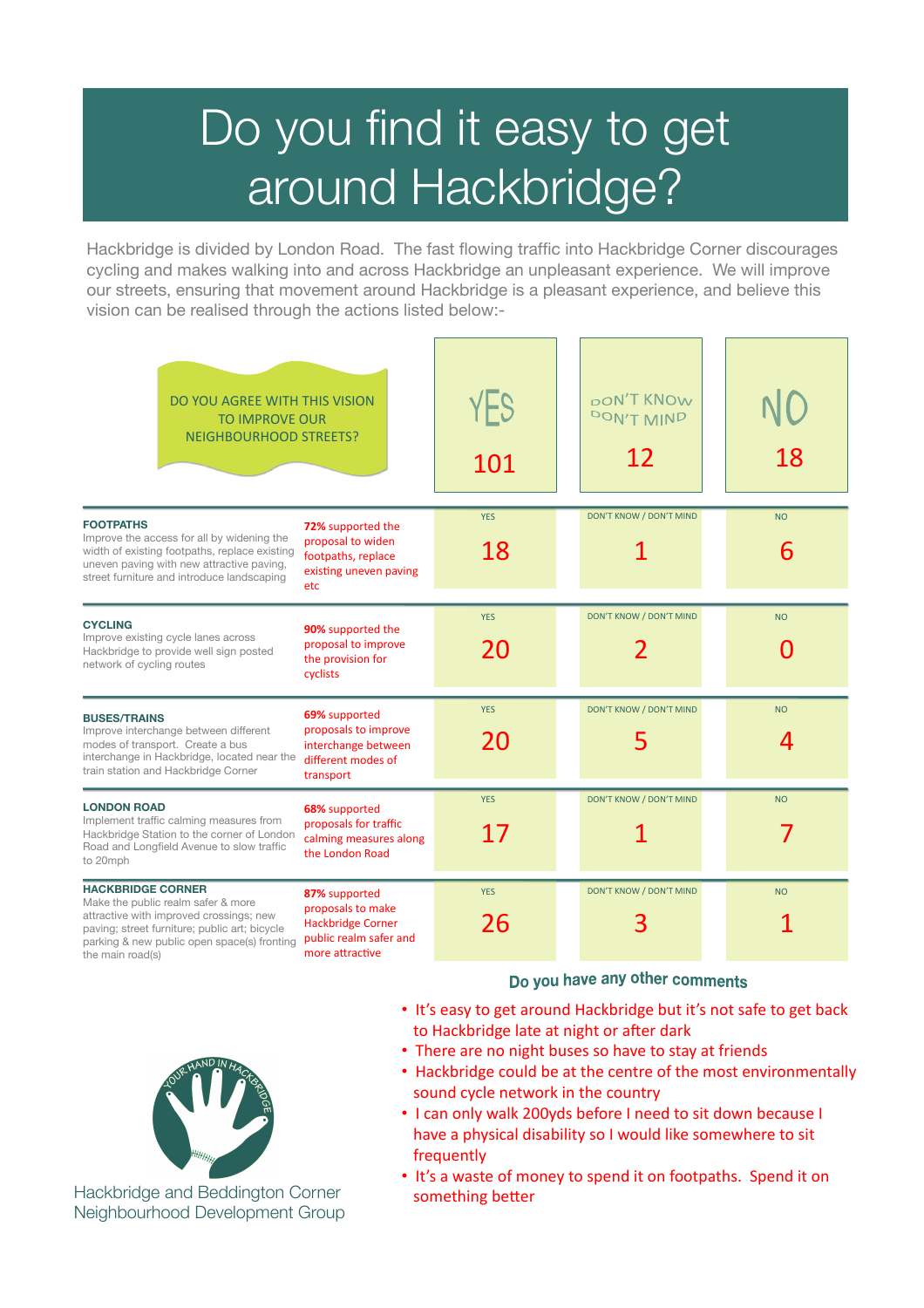# Should Hackbridge Corner be the Hub of the Community?

The Felnex Estate redevelopment project will provide approximately 750 new households to the area as well as new offices and shops. Our vision is for Hackbridge Corner to continue to be the heart of our neighbourhood. We believe that it can become a vibrant hub of our community supported and strengthened by the new commercial activity of the new developments with the proposed improvements listed below:-

| DO YOU AGREE WITH THIS VISION<br>TO IMPROVE HACKBRIDGE CORNER?                                                                                                                                                                                                                          | YES<br>120       | pon't KNOw<br>DON'T MIND       |           |
|-----------------------------------------------------------------------------------------------------------------------------------------------------------------------------------------------------------------------------------------------------------------------------------------|------------------|--------------------------------|-----------|
| 96% supported the<br><b>HUB OF THE COMMUNITY</b><br>Ensure the new developments support and proposal to ensure new<br>reinforce Hackbridge Corner as the centre<br>Hackbridge Corner is<br>and hub of the community<br>reinforced as the centre<br>of the community                     | <b>YES</b><br>24 | DON'T KNOW / DON'T MIND        | <b>NO</b> |
| 100% supported the<br><b>SHOP FRONTS</b><br>Encourage the regeneration of the existing<br>regeneration of shop<br>shop fronts in a manner which respects the fronts, taking account of<br>character of the buildings<br>character of the existing<br>buildings                          | <b>YES</b><br>24 | DON'T KNOW / DON'T MIND        | <b>NO</b> |
| <b>NEW SHOPS</b><br>100% supported<br>Encourage/support locally owned,<br>encouragement of locally<br>community focused businesses which<br>owned and community<br>improves the diversity of business along<br>focused businesses<br>Hackbridge Corner                                  | <b>YES</b><br>24 | DON'T KNOW / DON'T MIND<br>O   | <b>NO</b> |
| <b>HACKBRIDGE STATION</b><br>100% supported<br>Create an attractive and safe public space<br>within the forecourt to the station with<br>improving the forecourt<br>improved pedestrian links to Hackbridge<br>of Hackbridge station<br>Corner                                          | <b>YES</b><br>24 | DON'T KNOW / DON'T MIND        | <b>NO</b> |
| <b>MILE LANE ENTRANCE</b><br>Create a safe, attractive landscaped<br>entrance to Beddington Farmlands (future<br>96% supported improving<br>Country Park) at Mile Lane, making sure to<br>the entrance to Mile Lane<br>closely involve the residents of Furlong<br>Close in the process | <b>YES</b><br>24 | <b>DON'T KNOW / DON'T MIND</b> | <b>NO</b> |

Do you have any other comments



- Hackbridge looks quite dreary especially where shops are near station, Londis, Finlays etc. If these were repainted it would look much better
- Skateboard ramp and youth club
- To make sure the incinerator (if built) is safe for environment and residents
- Hackbridge needs more distinct identity and sprucing up especially around the shops
- Information kiosk Mile Lane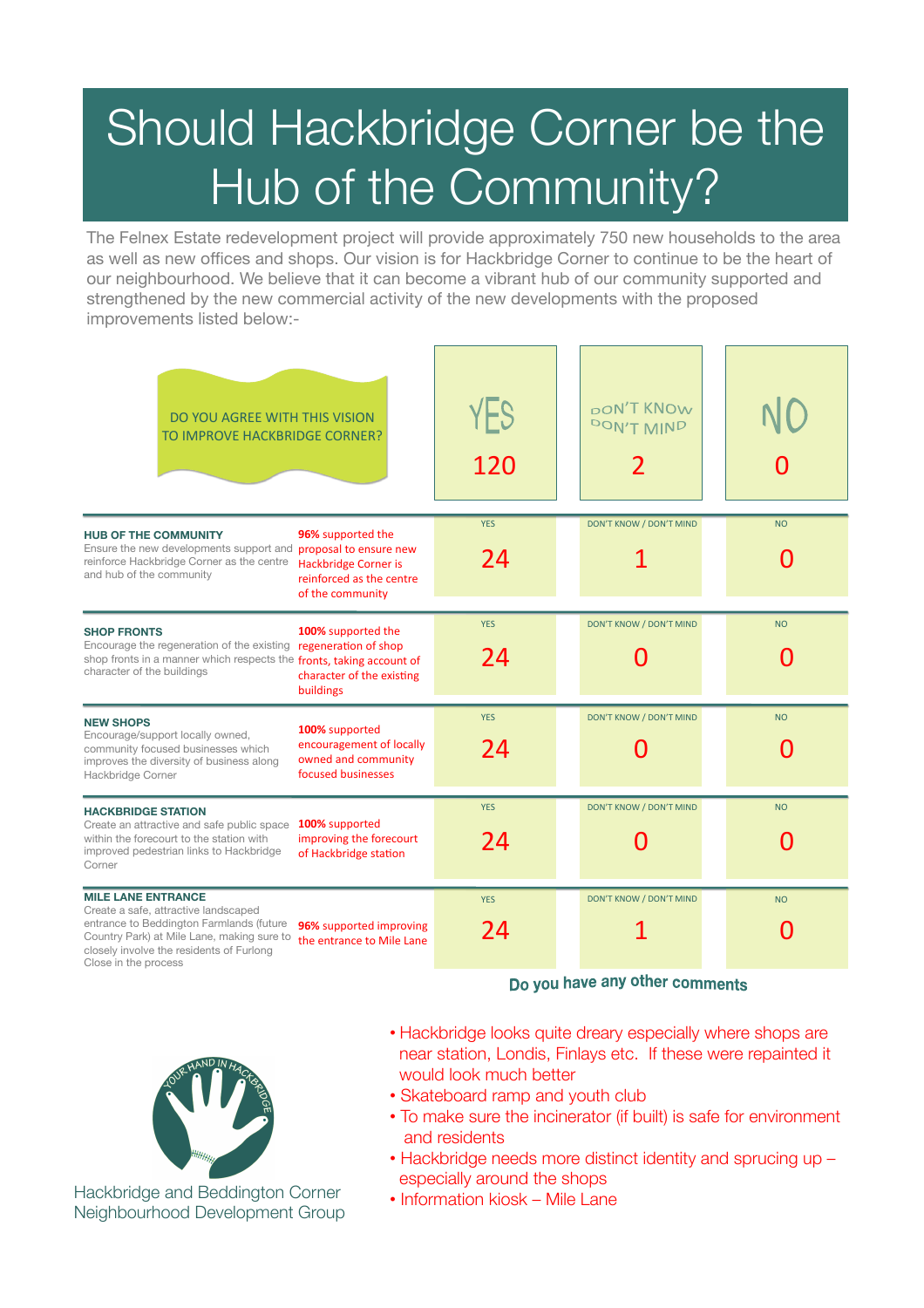## Should we make more of the open spaces in the area?

Hackbridge and Beddington Corner is situated within the largest green area in South London, with Beddington Farmlands to the east, the River Wandle to the west, Mitcham Common in the north and Beddington Park and the Wandle to the south. The ecological and bio diversity importance of the Hackbridge area is unparalleled and there is great potential in building on the existing green infrastructure to realise the vision of Hackbridge being the greenest, most sustainable suburb in the United Kingdom. We believe this vision can be realised through the actions listed below:-

| DO YOU AGREE WITH THIS VISION<br>TO IMPROVE OUR OPEN SPACES?                                                                                                                                                                                 |                                                                                                                      | YES<br>106       | poN'T KNOW<br>DON'T MIND |           |
|----------------------------------------------------------------------------------------------------------------------------------------------------------------------------------------------------------------------------------------------|----------------------------------------------------------------------------------------------------------------------|------------------|--------------------------|-----------|
| <b>RIVER WANDLE</b><br>Exploit the benefits of the River Wandle to<br>its full potential                                                                                                                                                     | 100% supported<br>exploiting the benefits of<br>the River Wandle                                                     | <b>YES</b><br>23 | DON'T KNOW / DON'T MIND  | <b>NO</b> |
| <b>GREEN LINKS &amp; ECOLOGY CENTRE</b><br>Improve access to green spaces -<br>strengthen existing green corridors and<br>create new green links to the Wandle Valley<br>Regional Park by creating a new ecology<br>centre                   | 100% supported<br>improving access to<br>green spaces                                                                | <b>YES</b><br>25 | DON'T KNOW / DON'T MIND  | <b>NO</b> |
| <b>EMPLOYMENT OPPORTUNITIES</b><br>Support local people to develop specialist<br>skills for employment in green space<br>management                                                                                                          | 95% supported helping<br>local people to develop<br>specialist skills for<br>employment in green<br>space management | <b>YES</b><br>19 | DON'T KNOW / DON'T MIND  | <b>NO</b> |
| <b>CONNECTING WITH NATURE</b><br>Encourage children and young people to<br>connect with nature. Local schools and<br>community involvement to help plant bulbs<br>and shrubs, record numbers of bugs and<br>birds as part of a wider project | 95% supported<br>encouraging children<br>and young people to<br>connect with nature                                  | <b>YES</b><br>18 | DON'T KNOW / DON'T MIND  | <b>NO</b> |
| <b>GARDENING</b><br>Integrate the green and built environments<br>by creating new planting and wildflower<br>meadows. Promote and encourage wildlife<br>gardening - backyards are valuable green<br>spaces                                   | 91% supported<br>integration of the green<br>and built environment                                                   | <b>YES</b><br>21 | DON'T KNOW / DON'T MIND  | <b>NO</b> |

#### Do you have any other comments



Hackbridge and Beddington Corner Neighbourhood Development Group No comments left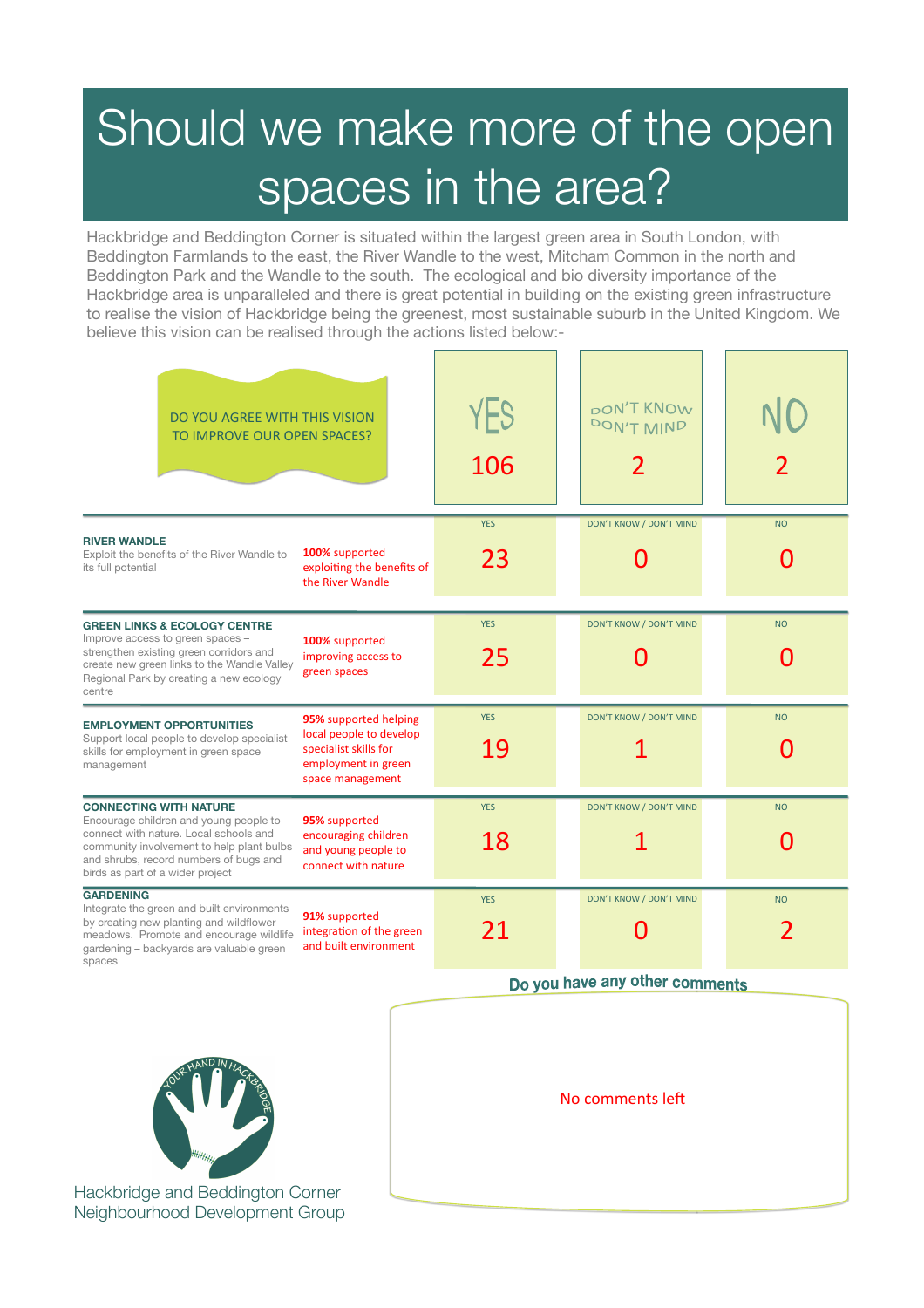## Do we have adequate housing, health and education facilities?

Our vision is to ensure adequate affordable housing, education and recreational facilities are provided to meet the needs of the community. We live in a diverse neighbourhood, one that will continue to change with the addition of approximately 1100 households over the next 5 years. Our population is ageing and by 2025 the majority of households will be single occupants, many with older occupants. We believe our vision can be realised through the proposals below:-

| DO YOU AGREE WITH THIS VISION<br><b>TO ENSURE PROVISION OF</b><br>ADEQUATE HOUSING, HEALTH AND<br><b>EDUCATION?</b>                                                                                                                                                                                                                                                                            | YES<br>90        | <b>pON'T KNOW</b><br>DON'T MIND<br>8 | 3         |
|------------------------------------------------------------------------------------------------------------------------------------------------------------------------------------------------------------------------------------------------------------------------------------------------------------------------------------------------------------------------------------------------|------------------|--------------------------------------|-----------|
| <b>ADEQUATE PROVISION</b><br>88% supported working<br>Work with Sutton Council, NHS, education<br>with Sutton Council to<br>and other community services to ensure<br>ensure adequate provision<br>that the service provision matches the<br>of existing services, now<br>proposed programme of developments and<br>and in the future<br>associated population growth                          | <b>YES</b><br>15 | DON'T KNOW / DON'T MIND              | <b>NO</b> |
| 81% supported the need to<br><b>HOUSING</b><br>provide sufficient homes of<br>Provide sufficient homes of different sizes<br>different sizes for purchase and<br>available to both rent and buy. Ensure<br>to rent, with all new housing<br>design principles for new housing are<br>being built to an agreed set of<br>innovative<br>innovative design principles                             | <b>YES</b><br>17 | DON'T KNOW / DON'T MIND              | <b>NO</b> |
| <b>COMMUNITY REPRESENTATION</b><br>100% supported community<br>Ensure the community has a major ongoing<br>involvement in producing a<br>role in implementing the Hackbridge and<br>neighbourhood plan and<br>Beddington Corner Neighbourhood Plan<br>representation on relevant<br>through formal representation on the<br><b>Sutton Council boards</b><br>Council's Hackbridge Project Board | <b>YES</b><br>19 | <b>DON'T KNOW / DON'T MIND</b><br>N  | <b>NO</b> |
| <b>LIFESTYLE CHANGE</b><br>Work with Sutton Council, NHS, education<br>86% supported community<br>and other community services to encourage <i>involvement in encouraging</i><br>healthy living - explore new food growing<br>promoting healthy lifestyles<br>opportunities, such as new allotments or<br>sharing gardens                                                                      | <b>YES</b><br>19 | DON'T KNOW / DON'T MIND<br>3         | <b>NO</b> |
| <b>HISTORY</b><br>91% supported retaining the<br>Ensure we retain as much of the heritage of<br>heritage of Hackbridge and<br>Hackbridge as is possible and that all new<br>ensuring that future<br>developments enhance the identity of<br>developments enhance the<br>Hackbridge as a place of quality and<br>identity of Hackbridge<br>character                                            | <b>YES</b><br>20 | DON'T KNOW / DON'T MIND<br>2         | <b>NO</b> |

Do you have any other comments

- A new secondary school
- Involve the older community more afternoon/early evenings, walks activities
- Build a senior school please
- If council plan to do anything outside a person's house eg a tree or a hump in the road  $-$  they should ask the person concerned Replacement housing in Hackbridge for Corbet Close tenants forced to move
- Thumbs up!